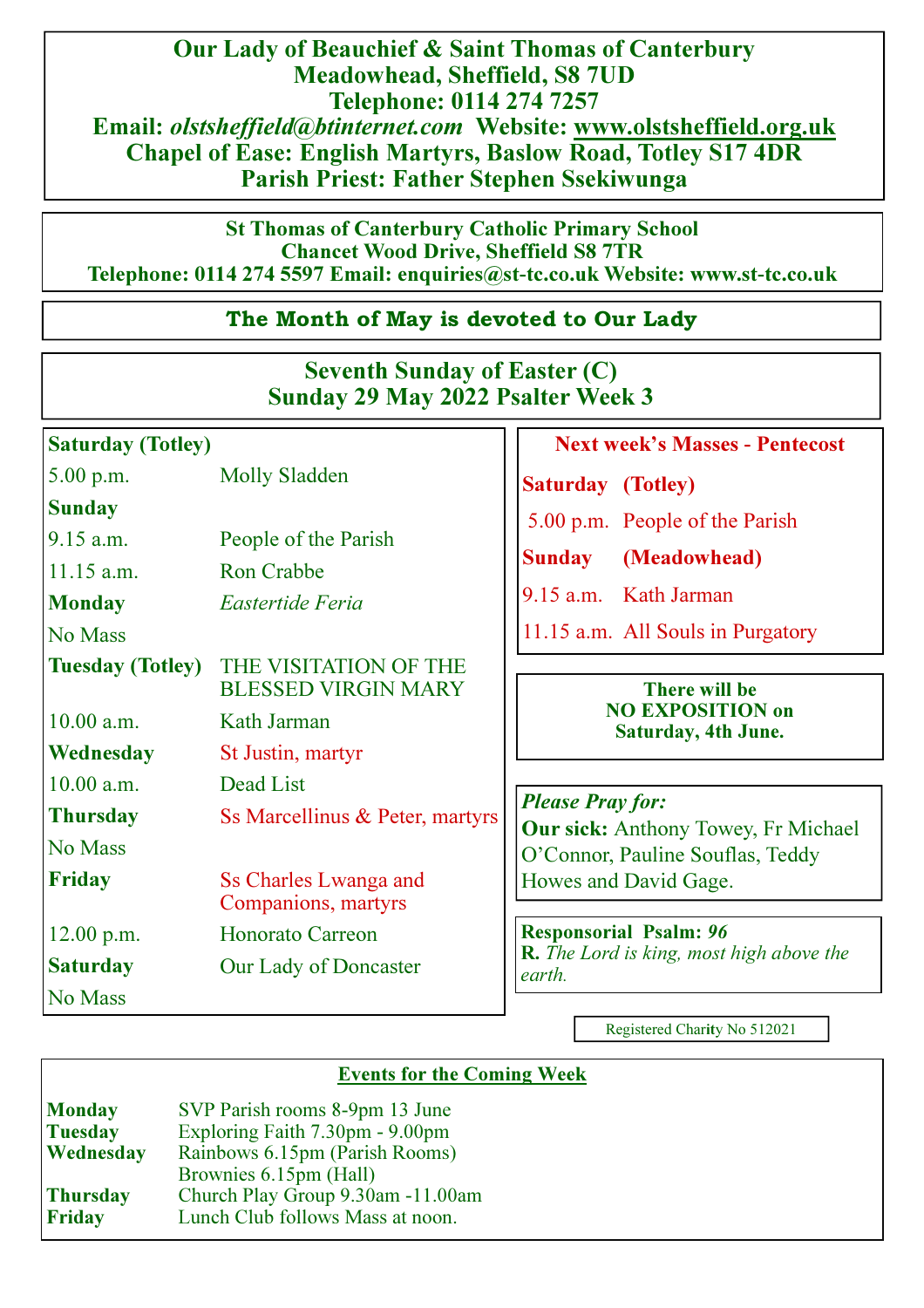# World Communications Day

This Sunday is World Communications Day. The event was established by Pope Paul VI in 1967 as an annual celebration that encourages us to reflect on the opportunities and challenges that the modern means of social communication afford the Church to communicate the gospel message. Pope Francis's message for this, the 56th World Communications Day follows the theme "Listening with the ear of the heart." Read his full message on the Catholic Bishop s' Conference website at https://www.cbcew.org.uk/popes-communications-message-2022/

There is a retiring collection for World Communication Day this weekend to help support the work of the Catholic Bishops' Conference in forging positive relationships with media outlets to communicate news relating to every aspect of the life of the Catholic Church and her people.

### "Synodal journey: next steps"

Would your parish or group like to spend some time on retreat together, reflecting on the synod responses from the parish and discerning the way ahead? Here are two opportunities available:

1. An 'away' retreat. Loreto Spirituality Centre Llandudno will host a "Synodal"

journey: Next Steps retreat" from August 4-7. If a group from your parish are interested in going away together for a few days (one to four days available) please get in touch. Closing date for booking is Monday 30 May 2022 in order to secure a place at the retreat house.

2. A retreat in daily life. If your parish would prefer to meet weekly for 6 weeks for an hour and a half each week, to reflect and discern your next steps, either in person or online, and would like support with this (materials, facilitators, check-ins), do get in touch at formationandmission@hallam-diocese.com

## Bring Flowers of the Rarest

- 1. Bring flowers of the rarest, bring blossoms the fairest, from garden and woodland and hillside and dale; our full hearts are swelling, our glad voices telling the praise of the loveliest flower of the vale. O Mary we crown thee with blossoms today, Queen of the Angels and Queen of the May. (2)
- 2. Their lady they name thee, their mistress proclaim thee. Oh grant that thy children on earth be as true as long as the bowers are radiant with flowers as long as the azure shall keep its bright hue. **O** Mary we crown thee...
- 3. Sing gaily in chorus, the bright angels o'er us re-echo the strains we begin upon earth; their harps are repeating the notes of our greeting, for Mary herself is the cause of our mirth. **O Mary** we crown thee...

Hallam Walsingham Diocesan Pilgrimage Saturday 23 July 2022 Coaches leave Pond Hill at 7.30 a.m. £18 adults, £12 students/children, Procession along the Holy Mile, Mass of Sunday. Contact Joseph Durham 07939 152558 joseph.durham52@gmail.com or Francesca Flynn, 0114 2686247

#### Corpus Christi Procession is back!! Led by Bishop Ralph Heskett. 3.00pm, Sunday 19th June



Four Altars: Anglican Cathedral Grounds, Fargate, Tudor Square Barkers Pool, Please gather outside St Marie's Cathedral on Norfolk Row by 3.00pm. Stewards will be there to assist you.

Coffee, Cakes & Cuttings – THANK YOU for all your support last week. After a 3 year gap, CCC raised an impressive £585.76 for our Parish Outreach partners and it was so good to see people enjoying more normal socialising again. You may still have chance to buy some plants -check outside church.

## New Hallam News Project

Since the last edition of Hallam News, the communications group wants to thank you all for the warm welcome to Catalina. And is encouraging everyone to contribute with ideas. At this stage of the project we are welcoming all the ideas. **How do** you dream of the new Hallam News? What kind of news would it have? Which topics or subjects would the articles talk about?, etc.

If answers to these questions pop in your mind, please get in touch with Catalina Cacua at communications@hallam-diocese.com and join the team to make this project go forward and be the voice of everyone in the diocese.

If you notice anything on or around the church premises which has the potential to cause harm, please let the parish secretary know (preferably in writing) so that appropriate action can be taken promptly.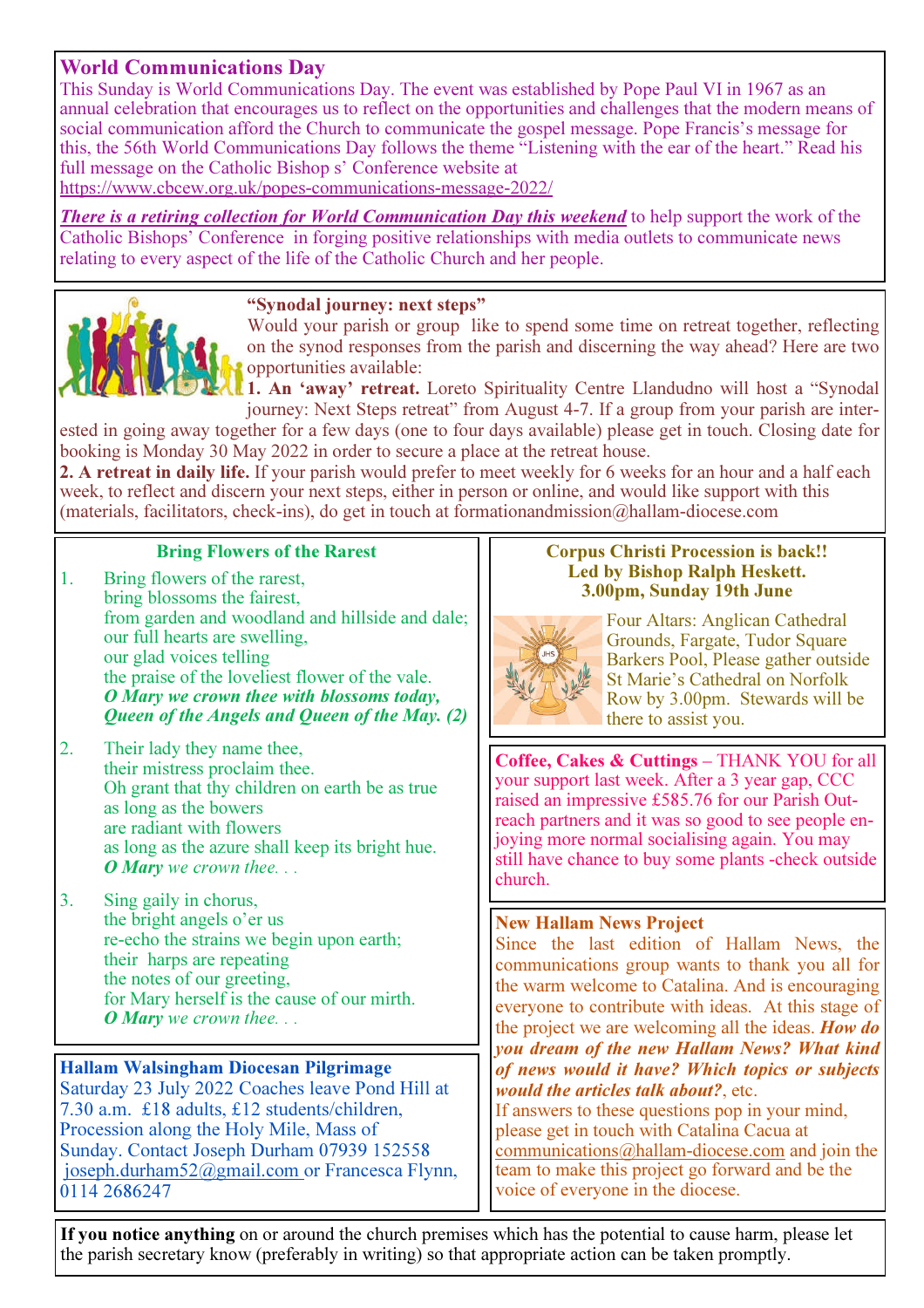## Padley Pilgrimage 2022 : Sunday 10 July

This year's Interdiocesan Pilgrimage in honour of the Padley Martyrs, Blessed Robert Ludlam and Blessed Nicholas Garlick is on Sunday 10 July.

The preacher will be Rt. Rev. John Arnold, Bishop of Salford.

Assemble 3pm at Grindleford Station for procession to the chapel. Mass commences at 3.30pm.

Pilgrims are welcome to arrive early and picnic in the grounds.



Pilgrim Walk to join Diocesan Pilgrim Mass at Padley on July 10th - starting from English Martyrs Carpark Totley at 11am (Walk approx 3 hours)

David & Anne-Marie Fletcher, parishioners at English Martyrs Totley are inviting anyone who wishes to join them in a 6 mile walk (approx 3) hours) from English Martyrs Church Carpark S174DF through Totley Bents & across Blackamoor descending to Padley Gorge & finishing at Padley at approx 2pm. Wear walking boots as terrain is good but not smooth & bring waterproofs just in case- bring water & pack up lunch. The walk is not suitable for those with walking difficulties. We aim to be at Padley Chapel with plenty of time to rest before the 3pm procession from Grindleford Station & 3.30pm outdoor Mass. There are toilets at English Martyrs Church, Fox House, Longshaw Cafe & Grindleford Cafe at points along the way. David & Anne-Marie aim to return by foot, though there is the option of a train from Grindleford station at 17.14 arriving at Dore/Totley station at 17.34 ( trains hourly). If you would like to join us or find out more then email Anne-Marie : amfletcher2800@gmail.com or simply turn up ready to set off at 11am on July 10th.

**Our Parish Outreach needs new members please!** The next meeting will be 7.30pm Monday 13th June. All welcome. Please contact david.angela.wood@gmail.com for the Zoom link. Thank you.

Home from Home Hallam are preparing to welcome a Syrian family to a new home in Sheffield in the middle of June. For an update on our progress (and a request for help with finding an NHS dentist and in providing a laptop computer) please read the newsletter on the Diocesan website:

(https://hallam-diocese.com/caritas/home-fromhome/).

1st Sunday collections: . . . Give to Live, the monthly emptying of jars and bottles of our small change into the basket on the Offertory Table, will be next Sunday, the first in the month – small change makes a BIG DIFFERENCE to our Parish



Outreach partners at home and abroad. Thank you for your generosity last month which raised £160.81.

. . .and tins of tuna and meat, particularly ham, for **St Wilfrid's Centre**. Thank you.

#### World Youth Day, Portugal, 2023 Contact Information If you have any queries don't hesitate to contact Hallam Youth Office St Vincent's Mission Hub Sheffield S1 4TU Tel. 017717014488 Email: smcdonald@hallam-diocese.com

### Marjorie's Almanac by Thomas Bailey Aldrich

(An Excerpt)

Robins in the tree-top, Blossoms in the grass, Green things a-growing Everywhere you pass; Sudden little breezes, Showers of silver dew, Black bough and bent twig Budding out anew; Pine-tree and willow-tree, Fringed elm and larch,— Don't you think that May-time's Pleasanter than March?

> Saying for the Week! . .<br>~

Better than a thousand hollow words is one word that brings **PEACE**  $\frac{1}{2}$ 

Buddha